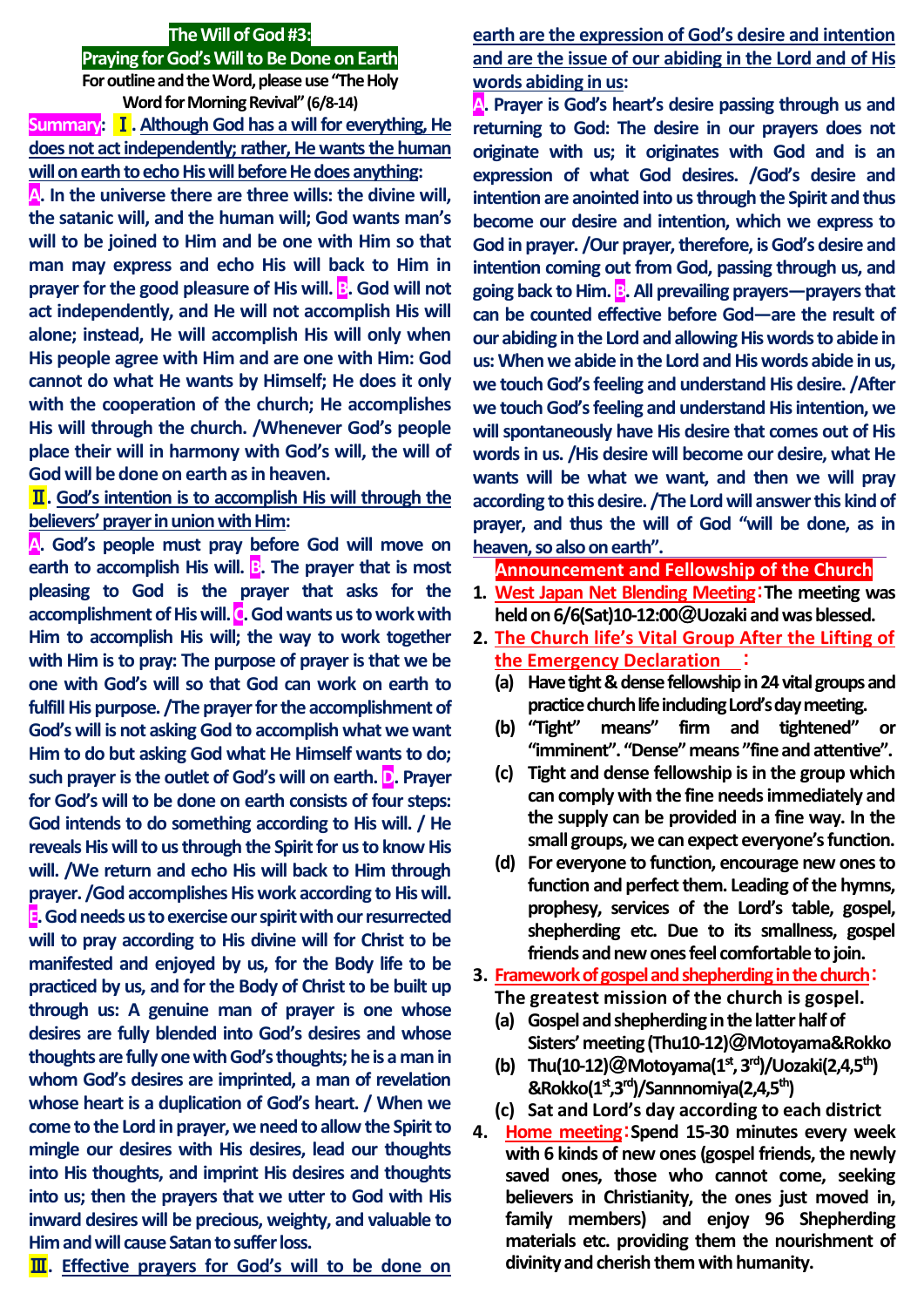## **Crucial Point**⑴**:Putting a bridle onto your free will and train it, joining your will to God's will**

**OL1:In the universe there are three wills: the divine will, the satanic will, and the human will; God wants man's will to be joined to Him and be one with Him so that man may express and echo His will back to Him in prayer for the good pleasure of His will.**

**OL2: God will not act independently, and He will not accomplish His will alone; instead, He will accomplish His will only when His people agree with Him and are one with Him.** 

**Man wonders why God would not destroy Satan quickly. But God would not do this. He wants man to join Him in dealing with Satan. God has His will, Satan has his will, and man also has his will. God wants man's will to be joined to Him; He does not want to destroy Satan alone. We do not fully understand, but we know that God wants to do it this way. He does not want to act alone; He wants man to cooperate with Him. This is the responsibility of the church on earth.**

**In order to do something, God must first put His will within us through the Holy Spirit. He will only accomplish something after we have echoed it in our prayer. God operates through this procedure. He works this way.** ・・・**He wants a will that is one with Him and that echoes Him. If God does everything without us, then man does not need to be here, and we do not need to know God's will. Yet every part of God's will needs someone to carry it out, and He wants our will to become one with His will.** 

**According to Genesis 2, God gave man a free will when He created him.** ・・・**Whenever man's will is not one with God's will, God is limited.**

**God is willing to be limited in time because He wants to gain a harmonious will in the second eternity. He wants man's free will to be harmonious with His will. This is a glory to God…. God does not want the man He created to be like a book which can be shuffled around at will. Even though God wants man to be fully submissive to Him, He also gave man a free will. God's intention is that man's free will would choose to obey Him. This is a glory to God!** ・・・**In eternity future man still has a free will, but it will stand on God's side. He still has the ability to oppose God, but he will not oppose Him. Hallelujah!…This harmony of will is a glory to God!** 

# **Application to the new ones, young people and college students**

**In the universe, there are God's will, the will of Satan who rebels against God and the will of man in between. Man's will eventually will join either God's will or Satan's will. While you are young, you may think that you want to do things as you wish. God gives you the free will and treasures your will. But please understand. Eventually,**  **man's will cannot remain independent from the will of God or Satan. It will join either will.** 

**Rom. 8:5 For those who are according to the flesh mind the things of the flesh; but those who are according to the spirit, the things of the Spirit. 6 For the mind set on the flesh is death, but the mind set on the spirit is life and peace. 7 Because the mind set on the flesh is enmity against God; for it is not subject to the law of God, for neither can it be.**

**When you insist to have freedom, take heed whether you are choosing God or Satan by using your free will. You cannot say that you are choosing your own and not God's nor Satan's. Moses said that he had put life and death, blessing and curse before you. In another words, you have only two options, joining to God's will to receive life and blessing or joining to Satan's will to receive death and curse. There is not the third option.**

**For example, whenever you feel that you don't want to call upon the name of the Lord, you don't want to pray to the Lord, you don't want to fellowship with brothers and sisters in whatever the situation is, it is a red signal or a yellow signal that your will is choosing Satan. You should immediately stop and pray "I don't want to call upon the name of the Lord now, but I also feel that I am somehow taking the wrong path, so I will command my will and start calling on the name of the Lord quietly again and again", then you will find yourself being able to call upon the name of the Lord more and more and able to pray. Please remember. Satan is not talking to you honestly but he talks to you in a deceiving way. Satan is more cunning clever than you. To stand against Satan, there is no other way but trusting Christ and the church. Your feelings that you don't want to call upon the name of the Lord or you don't want to fellowship with the brothers and sisters are actually not your feeling but your feeling which is influenced by Satan's will.** 

**Don't leave such feelings of your not wanting to call upon the name of the Lord or not wanting to fellowship with the brothers and sisters until it grows big. Whenever you have such a small feeling you should stop and train yourself to call upon the name of the Lord. You need to train your free will to do this. As a horse needs a bridle, your free will also needs a bridle. Otherwise, it will go to the dangerous place. With a stubborn will, you cannot work or serve flexibly according to the change in the future. So it is very important to put bridle on your free will and give order to it while you are young.** 

**Prayer**:**"Oh Lord Jesus, thank You for giving me the free will. Let me join to God's will and put my mind on the spirit to choose life and blessing. I learn to put a bridle onto my free will and my mind to control them properly.**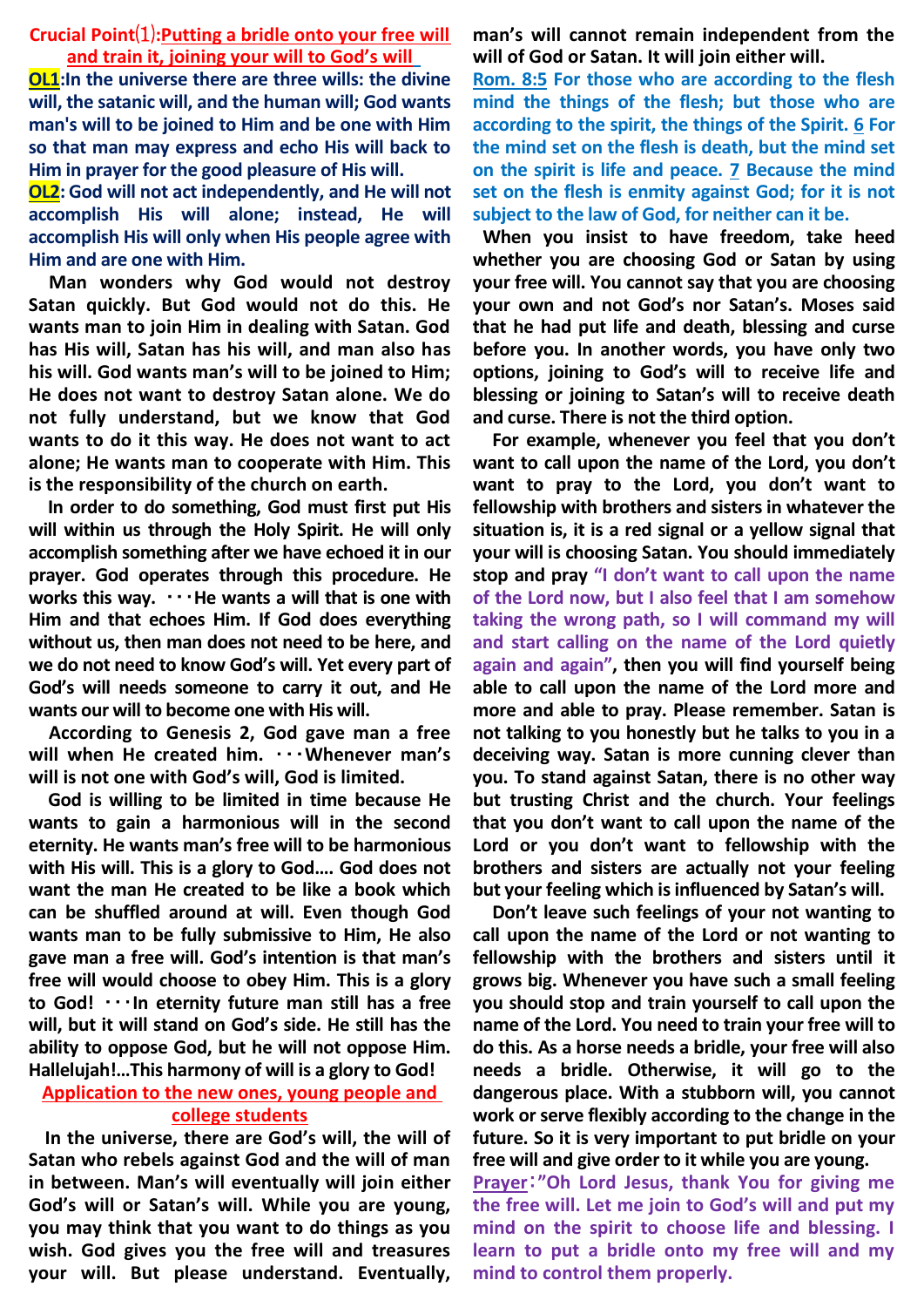### **Crucial Point**⑵**:To pray forth the will of God, every part of our heart needs to be opened to God.**

**OL1: God's intention is to accomplish His will through the believers' prayer in union with Him. OL2: The prayer that is most pleasing to God is the prayer that asks for the accomplishment of His will. OL3:** God wants us to work with Him to accomplish His **will; the way to work together with Him is to pray.**

**How does the church bring the will in heaven to earth? It is by prayer on earth. Prayer is not as small and insignificant as some may think. It is not something that is dispensable. Prayer is a work. Prayer is the church saying to God, "God, we want Your will." Prayer is the church knowing God's heart and opening its mouth to ask for what is in God's heart. If the church does not do this, it does not have much use on earth.** 

**The first step in carrying out His will is to pray out God's will and utter His will through our prayer. From this we see that prayer is a work. There is no work more important than this work because prayer is the speaking of God's will and the accomplishment of His will….Prayers that originate from our self-will are useless prayers. Prayers that are according to God's will originate from God. He conveys His will to us through the Holy Spirit, and then we return the same thought to Him through our prayer. Prayers that are after God's heart have God's will as the starting point; man is merely the transmitting and responding organ. Prayer that originates from ourselves has no spiritual value.**

**Praying in sympathy with God is more important than doing anything else. He can only work on matters in which His children sympathize with Him. He is not willing to work where there has been no prayer, where He does not have His people's will in union with Him. This union of the wills is real prayer. Obtaining an answer to prayer is not the highest goal of prayer. The purpose of prayer is that we be one with God's will so that God can work. When our will is one with God, even though we may at times ask amiss and our prayer is not answered, God still receives the benefit because He is able to work as a result of our sympathy with Him.**

**All worthwhile prayers are a kind of returning. If our prayer is only for the fulfillment of our plans and wishes, it will not have any value in the spiritual realm. Only the prayers that are initiated by God and that echo what He has initiated have any worth. God's work is governed by prayers. God is willing to do many things, but He will not do them when His people do not pray. He must wait for man to agree with Him before He will do them. This is a great principle of God's work, and it is also one of the most crucial principles in the Bible.**

### **Application for the serving ones**

**A person who work together with God must be one whose heart is open to God. A heart is consist of conscience in spirit and mind, will, and emotion in soul. To make your conscience crystal clear, you need to** 

**confess your sins and apply the blood of Jesus the Son. In order to avoid being infected with the coronavirus, it is encouraged to do frequent handwashing and applying alcohol for disinfection. Likewise, to avoid your conscience becoming dull by being infected with the "sin" virus of Satan, please frequently apply the blood of Jesus the Son, as the heavenly alcohol every day.** 

**And to make your mind open to God, please set your mind on spirit. Your mind become unstable when you give free to your mind too much. By setting your mind on spirit, the divine mind will spread into your mind and then you can have understanding of the divine matter and see its spiritual value. Many of serving ones serves according to their own concept of values. According to their own old value, they think that "by doing good according to my own sense, I wish other people see I am a good person." However, this may please your old person, but it will never be able to please God. Unless you have mind renewed in the spirit of mind, you cannot serve properly. Unless your old concept of values is broken down by the Lord, you cannot work together with the Lord.** 

**Talking about will, one who serve the Lord needs to have a soft but strong will. A will of a natural man is stubborn and fragile. To make your will be not stubborn but soft, please train yourself to repent or turn yourself as soon as you are enlightened by the Lord. Such repenting or turning must be done immediately after being enlightened. If you try to justify yourself after being enlightened, you will never be able to repent. In the training provided by the Human Resource department of a company, it is taught that "awareness" is important and if you are "aware" of something, you should re-examine the matter. The Lord will enlighten and expose every darkness inside of you. Once you are aware of it, immediately turn. To do this, you should seek the Lord's mercy, and learn to follow the Lord with a softened will.**

**Arequirement to New Testament serving one is to be an "Open vessel." You need to open every parts of your heart fully to the Lord. Then you must know the will of God, agree with the will of God, and become a person praying according to the will of God. With such a prayer that comes from God and returns to God, you are being transformed and becoming a person useful to God.**

**Rom. 8:27 But He who searches the hearts knows what the mind of the Spirit is, because He intercedes for the saints according to God.**

**Prayer: "O Lord Jesus, to understand the will of God, please search my inward parts and let me know I am serving according to my old value. I train myself to repent and turn promptly after being enlightened by the Lord. It is for me to become an open vessel to God, pray according to His will, and work together with Him. Amen!"**